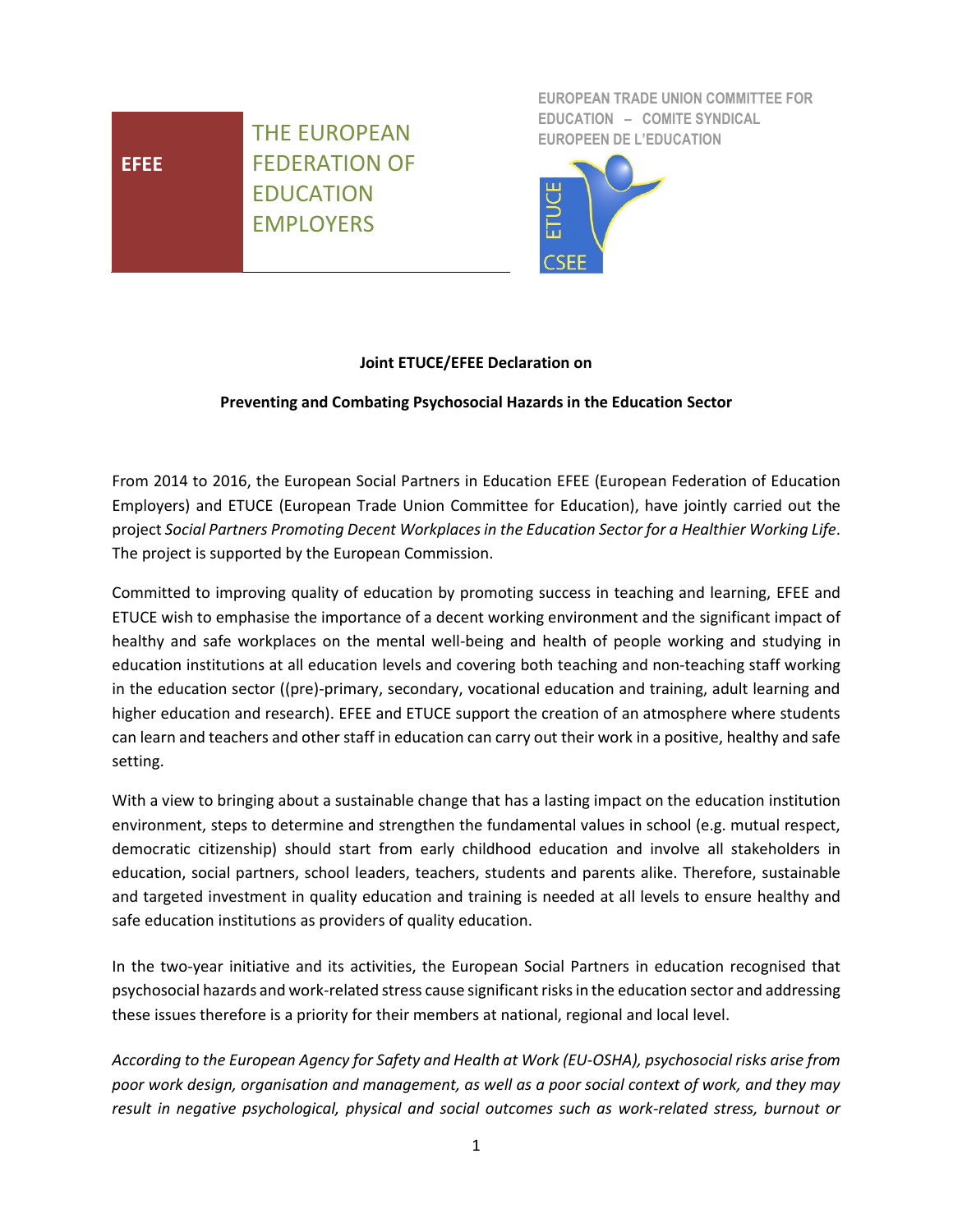*depression. It is important not to confuse psychosocial risks such as excessive workload with conditions where, although stimulating and sometimes challenging, there is a supportive work environment in which school leaders, teachers and other education staff are well trained and motivated to perform to the best of their ability. A good psychosocial environment enhances good performance and personal development, as well as school leaders', teachers' and other education staff's mental and physical well-being.*

*School leaders, teachers and other education staff experience stress when the demands of their job are excessive and greater than their capacity to cope with them. In addition to mental health problems, school leaders, teachers and other education staff suffering from prolonged stress can go on to develop serious physical health problems such as cardiovascular disease or musculoskeletal problems.*

*For the organisation, the negative effects include poor overall [work] performance, increased absenteeism and presenteeism (school leaders, teachers and other education staff turning up for work when sick and unable to function effectively) and increased accident and injury rates. Absences tend to be longer than those arising from other causes and work-related stress may contribute to increased rates of early retirement. Estimates of the cost to workplaces and society are significant and run into billions of euros at national level.*

Acknowledging the immense negative impact of psychosocial risks on the individual, organisations, education institutions and societies at large, this declaration builds further upon the joint practical guidelines on *How to promote joint social partner initiatives at European, national, regional and local level to prevent and combat psychosocial hazards in the education sector* that EFEE and ETUCE agreed upon. National social partners in education amended and discussed the guidelines and its implementation during two regional training seminars and the closing conference of the project.

The focus of the online survey on *promoting decent workplaces in the education sector for a healthier working life* and of the case studies in Belgium, Germany, Finland and Romania was to examine and reflect upon good practice examples of how social partners, education institutions, school leaders and teachers prevent psychosocial risks and work-related stress and cope with these issues.

Aiming to assist social partners in education and their affiliated members in developing specific actions and strategies to increase awareness on the importance of the provision of healthy and safe working conditions among the relevant education stakeholders, this declaration addresses social partners in education and their national, regional and local members, education personnel , school leaders and other interested stakeholders at European, national and local level (Ministries of Education, municipalities, schools, trade unions, students, associations, parents associations, local representatives, etc.).

**By inviting their members to contribute and encourage healthy and safe working environments, EFEE and ETUCE wish to conclude their work of this two-year project. The European Social Partners in education particularly invite their member organisations to:**

- Implement the joint practical guidelines on *How to promote joint social partner initiatives at European, national, regional and local level to prevent and combat psychosocial hazards in the education sector*.